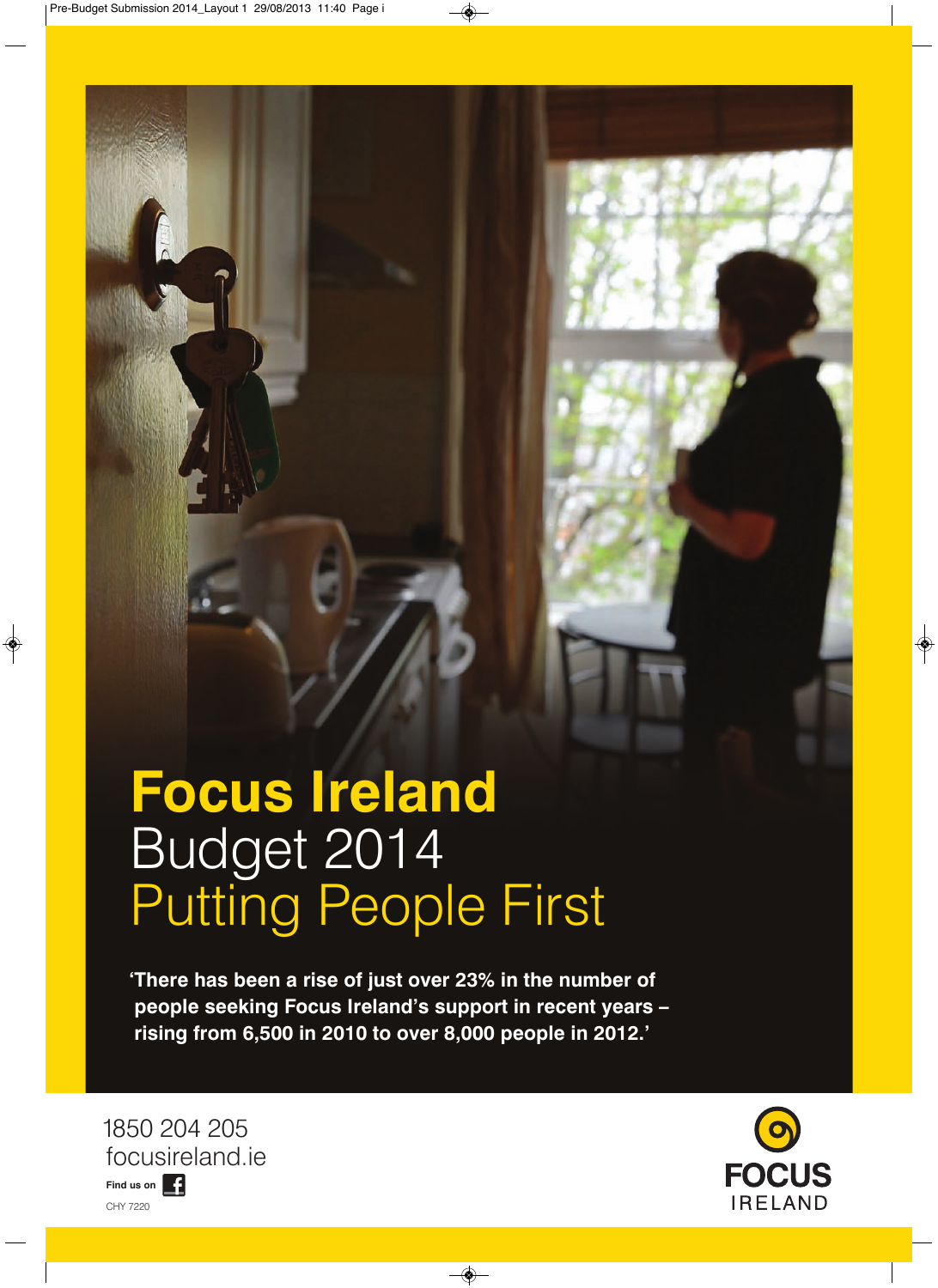### **PUTTING PEOPLE FIRST**

**'The reality is that many more people are now at risk of losing their homes as they struggle to pay their rent or mortgage. Families today are more at risk of homelessness than in previous recessions.'**

Cover photograph by Cyril Byrne, courtesy of The Irish Times.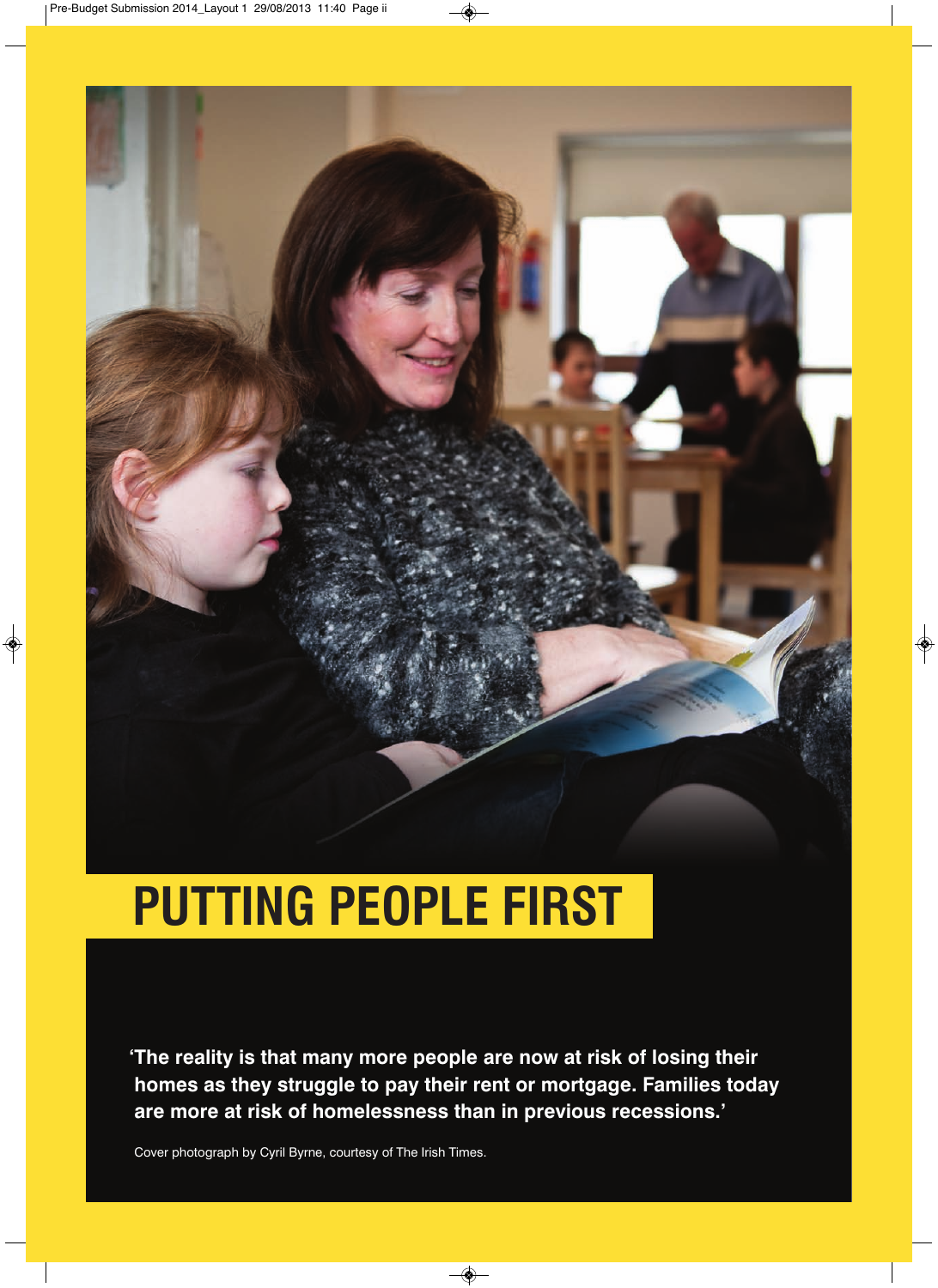### Pre-budget Submission 2014 **Introduction**

#### **As one of Ireland's leading homeless charities, Focus Ireland is at the forefront in dealing with the accumulated implications of several years of recession and austerity.**

There has been a rise of just over 23% in the number of people seeking Focus Ireland's support in recent years – rising from 6,500 in 2010 to over 8,000 people in 2012. This rise is due both to the growing number of people who are homeless, or at risk of losing their homes, and the introduction of new services across the country to meet demand at a local level. The reality is that many more people are now at risk of losing their homes as they struggle to pay their rent or mortgage.

Families today are more at risk of homelessness than in previous recessions. Over the last year, our family support services in Dublin have seen a doubling of the number of families becoming homeless, rising from 8 families per month to over 16. This means that on average 33 children every month go through the trauma of their family losing their home.

In addition, it is becoming harder for people to move out of homelessness. The toxic mix of severe unemployment, funding cuts to some vital services, and a growing shortage of affordable housing is keeping people trapped in expensive emergency homeless accommodation. Experience has also shown that the longer a person remains homeless, the harder it becomes for them to access and sustain a mainstream tenancy.

#### **Budget 2014 – time to put people first**

Homelessness is the most extreme form of poverty to be found in the developed world. While housing policy is a core element of any solution to the problem, health policy, training, income maintenance, capital investment, and other budgetary decisions are central both to preventing homelessness and enabling sustained exits from it. It requires coherent, co-ordinated and collective Government action. Rising homelessness is not an

inevitable symptom of poor economic performance, it is a barometer of the capacity of the entire Government to turn its words about 'protecting the vulnerable' into effective action.

As the Government sought to prevent the total collapse of our economy, the last 5 budgets have been dominated by numbers, not people. The stories of the families and individuals who have become homeless over the last 12 months are clear evidence that we need to re-think our idea of who has become 'vulnerable' in our society.

As social services have been repeatedly cut back to save money, they have sought to target those who are already on the margins of society. Protecting the already marginalised is, of course, essential, but our social network is increasingly failing to support people who have unexpectedly become vulnerable due to bad luck or a short-term crisis. As a result, expensive solutions are required when less expensive preventions would have been possible. This in turn undermines broad public support for social services, which are increasingly seen as only for the very poor. While public finances are by no means recovered, the forthcoming budget provides the first opportunity for this Government to start to indicate what sort of society we plan to rebuild.

Focus Ireland believes that Budget 2014 must start a process of reform which will implement policies and deliver services to prevent people from losing their home and to help others to find a route out of homelessness. Budget 2014 must put people first and not deliver more relentless austerity measures at the expense of the most vulnerable. Our proposals to help achieve this and to ensure the new Government deadline of ending long-term homelessness by the end of 2016 are outlined in this submission.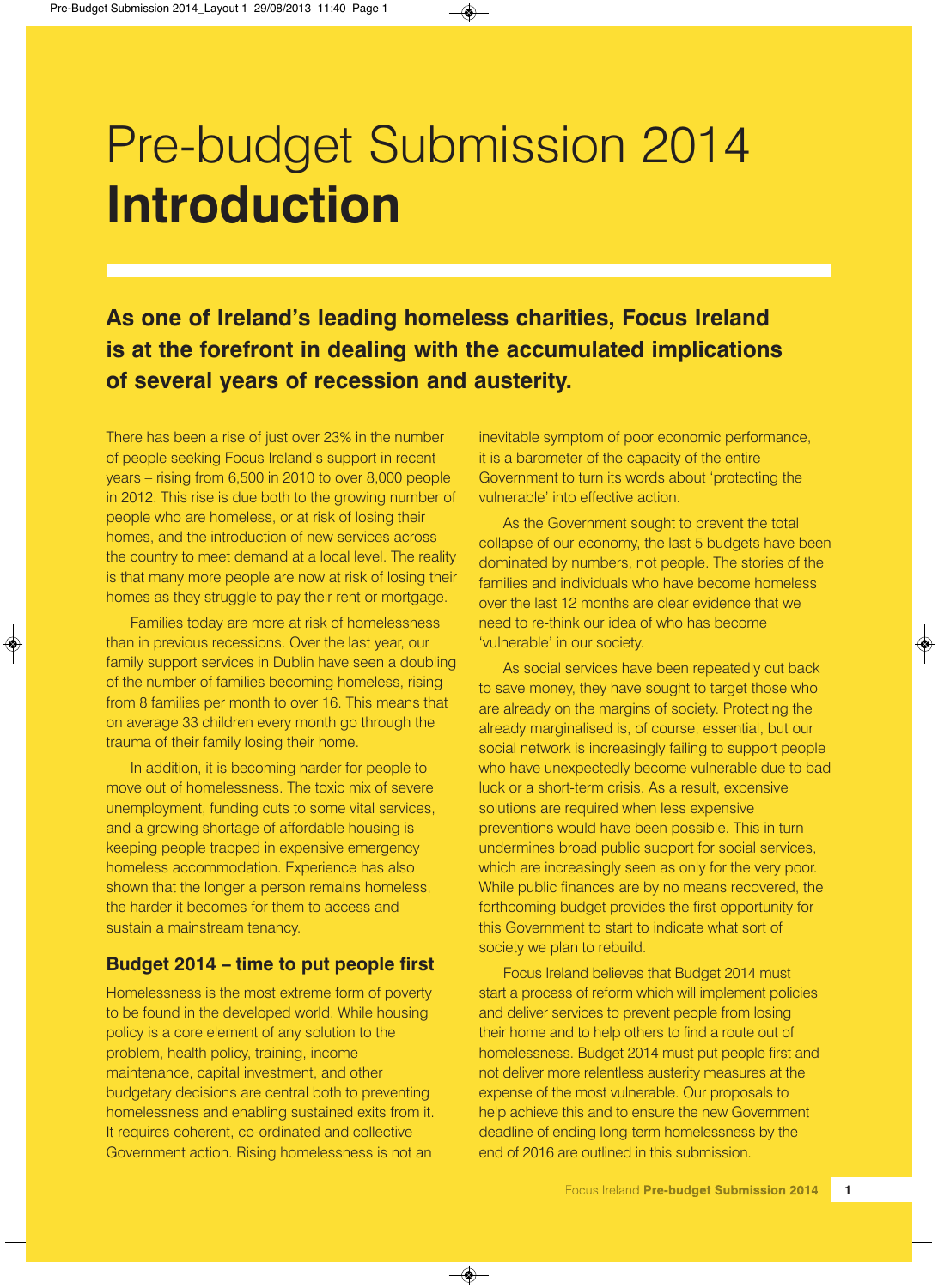## **1** Ending Homelessness by Providing Homes

**Increase the capital budget for social housing by €400m in Budget 2014, as part of the stimulus package to create jobs and meet social needs. This will provide up to 3,000 homes.**

There is growing support for the idea that the Irish economy requires strategically targeted stimulus investment to help create jobs and also to address social needs. The Government itself supports this view, and has announced a number of such packages. Ministers have indicated that such Government stimulus packages are envisaged in the future, as resources permit.

However, to date the Government and other advocates of stimulus investment have strikingly neglected the central economic and social importance of investment in social housing. Focus Ireland believes that the time is right for a substantial re-think of the role of investment in social housing, as a key component of future investment packages. The international experience shows that investment in social housing has worked effectively as part of stimulus packages, which aim to boost employment and address housing needs.

Yet, at home in Ireland the building of social housing has moved from being a central concern of Irish Governments to being virtually abandoned. Social housing has been singled out for cuts in every expenditure review since the start of the recession. Of course, all areas of capital investment have been cut, but the proportion of capital invested in housing has been more than halved. In 2008, 17% of our capital investment went into housing; by 2011 it was down to 8%.

By the end of the current expenditure plan in 2016, it will have dropped to around 2%. This is at the very time that housing needs are higher than ever and there is massive unemployment in the construction sector. The proportion of the housing spend allocated to social housing has also fallen, so that by 2016 the total spend on social housing will have fallen to just €92 million a year.

This targeting of social housing for heavy cuts was justified by the Government on two grounds. Firstly, that the new 'social housing leasing scheme' would deliver a new stream of social housing which had been privately built. The Government could then shift from providing capital investment to providing revenue funding because private investors had already put the capital investment in place. Secondly, that NAMA would provide a 'social dividend' of houses left over from the boom being taken into social ownership.

Neither of these predictions has come true. The leasing scheme, which promised to deliver 4,000 units by the end of 2009 has only delivered around 2,500 units from the private sector to date<sup>1</sup>. NAMA, with expectations of 2,000 units by the end of 2011, has provided only 397 social homes in three years2.

There are currently over 100,000 households on the social housing waiting list, and it is now broadly acknowledged that there is a shortage of housing stock in Dublin and other urban centres. This shortage applies to both private and social housing. Social housing provision cannot continue to rely on capturing an excess of cheap privately built stock. In order to stand any chance of meeting the social housing need, we must build at least 9,000 new social housing units each year for the next number of years. At present, the number of new social housing units provided is around 4,000 per year3 (of which only a few are newly built).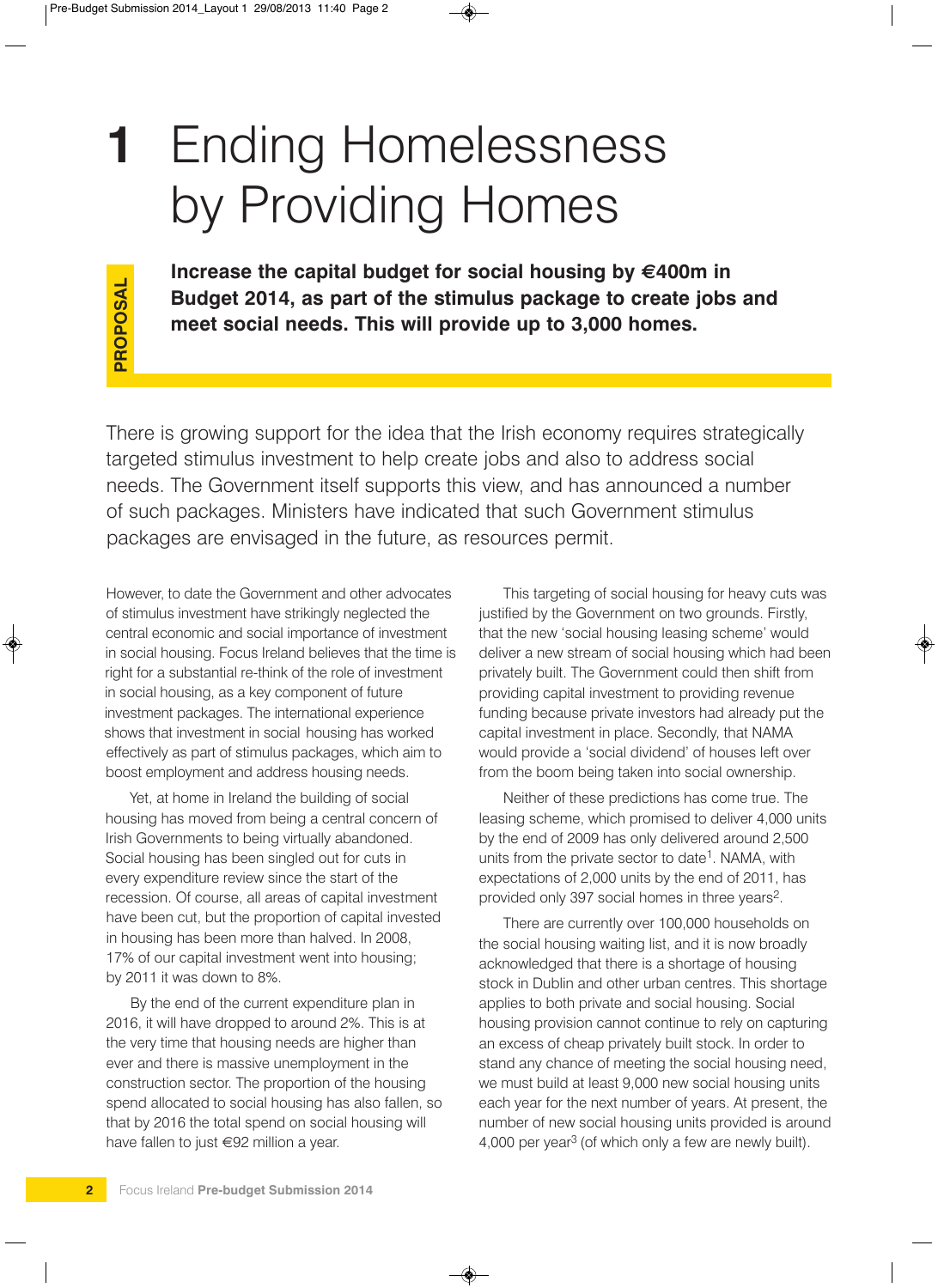

The current approach to investment in social housing was built upon an assumption that there is existing privately built stock that which can be brought into social use. It is now clear that, partly due to poor spatial planning and inadequate building standards, there is much less suitable empty stock than was believed. Of the 397 NAMA units transferred to social housing, only 113 are in Dublin<sup>4</sup>, where the majority of people who are homeless live. There are no figures available for the number of these units which have been allocated to people moving out of homelessness. While some suitable privately built stock does exist, and should continue to be pursued, what is required is a return to construction of new stock.

It is now time to re-think the capital expenditure polices and re-start investment in the building of social housing. Given the long lead-in time for housing construction, unless this policy is reversed we will be living for a generation with the social consequences – homelessness, urban degeneration, unemployment black-spots, and persistent homelessness. Even more

ominously, several commentators suggest we are already putting in place the conditions for the next disastrous housing bubble.

Many 'Approved Housing Bodies' and local authorities have significant house building projects which are 'shovel ready' but which could not go ahead due to the credit crisis<sup>5</sup>. In the context of a signaled medium-term shift of investment policy, these projects could provide early benefits while the work was undertaken to bring forward a new phase of projects. A special capital investment of  $\in$ 400 million to initiate house building in Dublin, Cork and other major cities could start to deliver up to 3,000 homes, with the first coming on stream in 2015. Furthermore, it would create over 3,200 construction and supply jobs and so provide a much needed boost to the real economy. This would be a highly suitable way of investing the benefits from the recent 'promissory note' renegotiation – to provide both economic and social benefits both in the short and the long-term.

- 1 Minister Hogan's reply to PQ 33648/13 on 16th July 2013, indicates that 4,114 units had been provided from the Leasing Initiative. However over 1,500 of these involved unsold 'affordable housing units' already owned by the local authorities themselves.
- 2 http://www.housing.ie/NAMA. A further 300 are 'under negotiation.'
- 3 In 2004, the NESC established that we would need to build 73,000 new social housing units (net of tenant purchase) between 2005 and 2012.This would amount to 9,125 completions (net of sales) per year, bringing total social housing stock to around 200,000 by 2012. This estimate of projected social housing need was adopted in a range of Government strategy documents over the following period. Despite many changes in the external environment, these projections of need remain broadly valid today.
- 4 Fifty five are in the Dublin City Council area, while 58 are in Dún Laoghaire-Rathdown Co. Co, however it would appear from the detail of the report that only 34 of these are actually available for social letting http://www.housing.ie/NAMA.
- 5 Focus Ireland has two such construction projects: Harold's Cross and John's Lane West which would deliver around 70 housing units. In both cases, the land is in Focus Ireland ownership, planning permission is in place and building plans are agreed.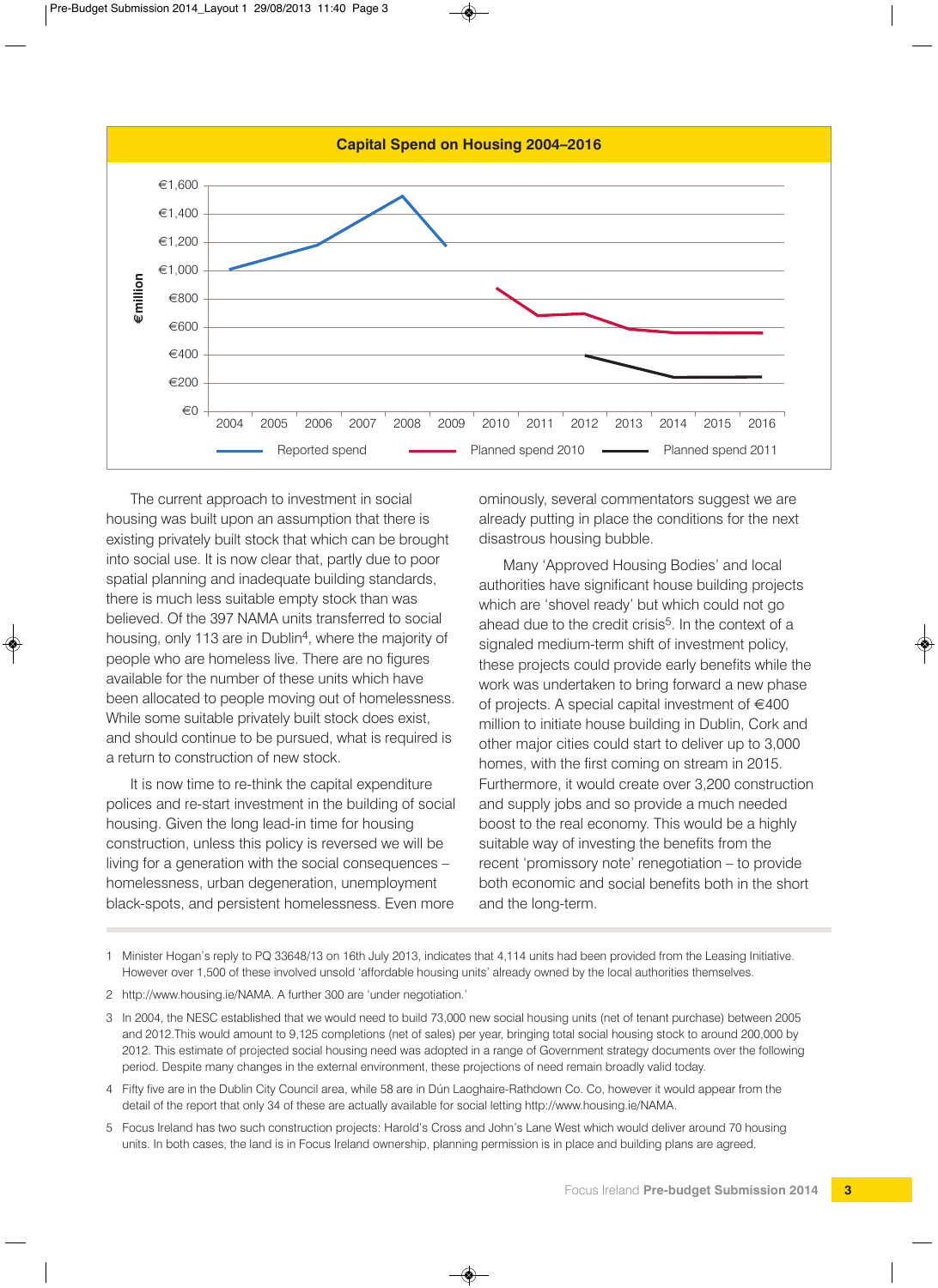# **2** Protecting Homeless Services

**No further cuts to the Department of Environment Section 10 budget or to the HSE Social Inclusion budget.**

Homeless organisations throughout the country are reporting increased demand for both crisis and prevention services. In response to this challenge there has been a concerted efficiency drive. This has resulted in much higher utilisation of emergency beds – with around 98% of all emergency beds used each night. Staff costs have been cut through restructuring, wage cuts and freezes, and redundancies. Homeless organisations have also pooled resources and several services are now delivered through partnerships. Focus Ireland now partners with the Dublin Simon Community in the Dublin Outreach Team, with Merchant's Quay in the provision of Extended Day Services, and with the Peter McVerry or to the HSE Social Inclusion budget.<br>
Homeless organisations throughout the country are reporting<br>
for both crisis and prevention services. In response to this cl<br>
been a concerted efficiency drive. This has resulted in

Funding for homeless organisations comes from three primary sources: the local authorities/Department of Environment (DOE), the HSE, and public fundraising. All three are under pressure. Some areas of funding are harder to cut than others (e.g. public sector wages, tendered and contracted services). As a result, a more substantial cut is levied on some services, with the voluntary sector particularly vulnerable.

DOE funding has been protected in recent years by both the previous and the current Government, until this year when a cut of over 3% was imposed. This funding pays for state services as well as voluntary services. Notice of this cut was issued half way through the year which meant that its implications were more difficult to deal with than if they had been notified at the beginning of the year.

While a cut of 3.4% in DOE funding may seem a small amount (given the level of cuts in many other sectors) it comes on the back of repeated cuts to HSE funding to homeless services in recent years, with some services in Dublin experiencing HSE cuts of over 20%. As in the case of the recent DOE funding cut, late notification of cuts has also served to increase their damaging effect. HSE funding goes towards critical services such as mental and physical health, as well as supporting services for children and families who are homeless.

Unlike many social services, homeless services make a very substantial contribution to their own funding through the support of public and corporate donations. Focus Ireland has undertaken an ambitious programme to double the level of money raised from fundraising over the period of our current development strategy (2011–16). It is important to note that no individual or corporate donor wants their donation to be used to replace the government cutbacks required to rescue the banks. Fundraising allows Focus Ireland to provide innovative services and to expand services at a local level – where required – to meet rising demand. Thanks to the generosity and commitment of our private and corporate supporters we are still on track to achieve this goal. However, the challenges of this form of funding cannot be overestimated in the current economic climate. It is also important to recognise that this form of charitable fundraising cannot be a replacement for adequate public funding to meet the fundamental housing needs of citizens.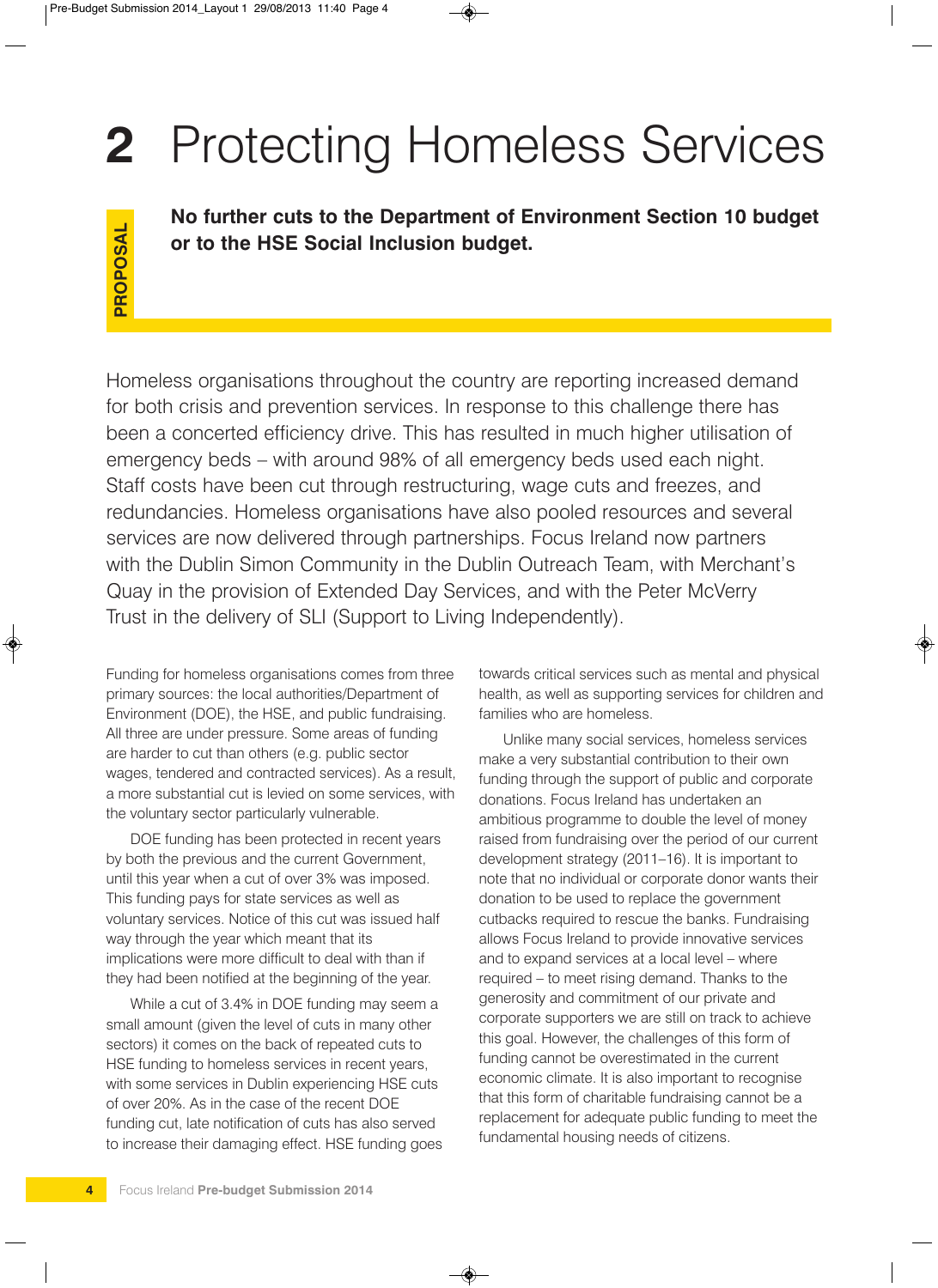Despite being faced with pressures on all their funding sources, voluntary homeless organisations have largely protected their front-line services from the effects of the recession so far. However, all organisations are reporting that further cuts will result in the closure of essential services for people who literally have nowhere else to go.

Focus Ireland recognises that significant reductions in public expenditure can be realised by moving households out of homeless accommodation into mainstream housing with supports as necessary. Consequently, we are working towards a situation in which public expenditure on homelessness would be significantly lower. However, these reductions can only be delivered in the medium-term and are totally contingent on investment to provide the homes for people moving out of homelessness, and appropriate policies to prevent avoidable homelessness.

In this context, the HSE Social Inclusion Funding must be maintained at current levels for 2014. HSE Children and Families funding must also be fully protected as it is transferred to the new Children and Families Agency. The DOE funding level should be returned to the expenditure outcome for 2012.

#### **Funding for Disadvantaged Youth**

Focus Ireland has a track record of providing specialised support services for teenagers and young adults who, due to relationship breakdown in their families, are homeless. Services include a case management, day facilities for young people living on the streets and advice. Funding for these services (which now comes from the new Department of Children and Youth) has been hit by a massive twothirds cut over the last four years. Further cuts in the youth budget are planned for 2014, which will push our services and similar services working with disadvantaged young people to a crisis point. International research shows that young people who experience homelessness are more likely to remain homeless during their adult lives, so the consequences of these cuts will continue for years to come. The budget should revoke the further planned cut in the youth services budget.

### **3** Social Protection

The main reason people are homeless is due to lack of access to suitable housing. However, there are many other reasons which contribute to a household becoming homeless, and for many families and individuals its root causes are to be found in prolonged shortage of money. Changes in payments and policies made by the Department of Social Protection have a serious impact on people who are homeless and also on those who are at risk of losing their home.

The cuts in basic welfare payments in the first two austerity budgets and the restrictions in entitlement and discretionary payments in recent budgets have already pushed many households ever closer to housing insecurity and caused some to become homeless. Focus Ireland believes a number of actions have to be taken across these areas to help tackle and prevent homelessness more effectively.

#### **These measures include:**

- **>** To protect basic weekly social welfare payments.
- **>** No net cuts in child income support for low income families.
- **>** Fast-track new Housing Assistance Payment Scheme to Help People Trapped in Homeless Emergency Accommodation to Secure a Home.
- **>** Resource the Welfare Appeals office to ensure all appeals are heard in timely manner.

Full details on the above measures can be read at www.focusireland.ie